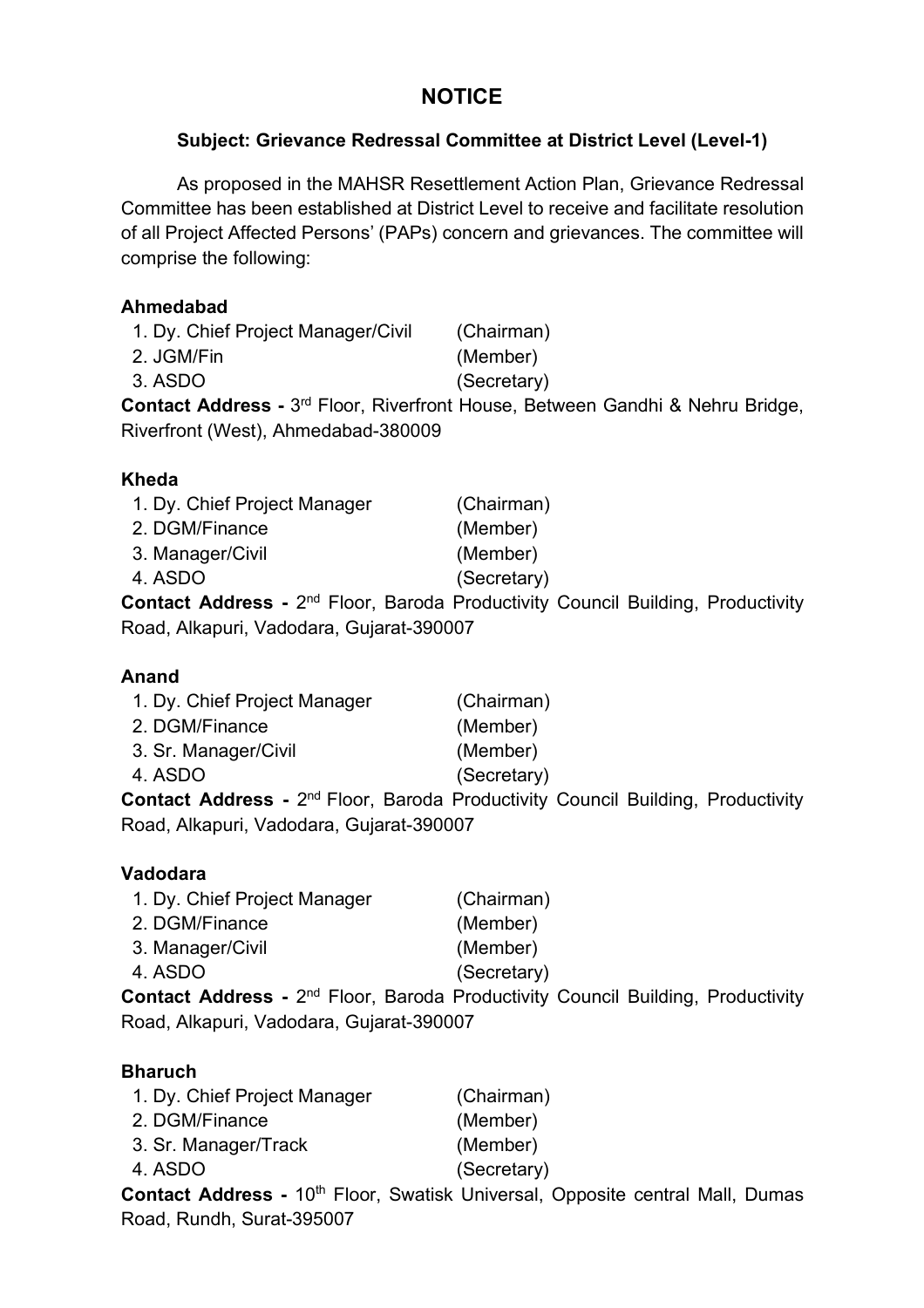1. Dy. Chief Project Manager (Chairman) 2. DGM/Finance (Member) 3. Manager/Civil (Member) 4. ASDO (Secretary) **Contact Address -** 10<sup>th</sup> Floor, Swatisk Universal, Opposite central Mall, Dumas Road, Rundh, Surat-395007

### **Navsari**

| 1. Dy. Chief Project Manager | (Chairman)                                                                                |
|------------------------------|-------------------------------------------------------------------------------------------|
| 2. DGM/Finance               | (Member)                                                                                  |
| 3. Manager/Civil             | (Member)                                                                                  |
| 4. ASDO                      | (Secretary)                                                                               |
|                              | Contact Address - 10 <sup>th</sup> Floor, Swatisk Universal, Opposite central Mall, Dumas |

Road, Rundh, Surat-395007

### **Valsad & DNH**

| 1. Dy. Chief Project Manager |                 | (Chairman)  |  |
|------------------------------|-----------------|-------------|--|
| 2. DGM/Finance               |                 | (Member)    |  |
| 3. Manager/Civil             |                 | (Member)    |  |
| 4. ASDO                      |                 | (Secretary) |  |
| .                            | $\overline{AB}$ |             |  |

**Contact Address -** 10<sup>th</sup> Floor, Swatisk Universal, Opposite central Mall, Dumas Road, Rundh, Surat-395007

### **Vasai**

|                                       | <b>Contact Address -</b> Aadinath Villa, Plot No.19, Kanchan Srushti, Vagulsar Mahim |
|---------------------------------------|--------------------------------------------------------------------------------------|
| 4. ASDO                               | (Secretary)                                                                          |
| 3. Manager/Civil-II/ APM/Civil        | (Member)                                                                             |
| 2. DGM/Finance                        | (Member)                                                                             |
| 1. Dy. Chief Project Manager/Civil-II | (Chairman)                                                                           |

Road, Palghar – 401404

### **Palghar**

| 1. Dy. Chief Project Manager/Civil-IV (Chairman) |             |
|--------------------------------------------------|-------------|
| 2. DGM/Finance                                   | (Member)    |
| 3. Sr. Manager/Civil-I                           | (Member)    |
| 4. ASDO                                          | (Secretary) |
|                                                  |             |

**Contact Address -** Aadinath Villa, Plot No.19, Kanchan Srushti, Vagulsar Mahim Road, Palghar – 401404

# **Dahanu**

| 1. Dy. Chief Project Manager/Civil-IV (Chairman) |                                                                               |
|--------------------------------------------------|-------------------------------------------------------------------------------|
| 2. DGM/Finance                                   | (Member)                                                                      |
| 3. Sr. Manager/Civil-II                          | (Member)                                                                      |
| 3. ASDO                                          | (Secretary)                                                                   |
|                                                  | Contact Address - Aadinath Villa, Plot No.19, Kanchan Srushti, Vagulsar Mahim |
|                                                  |                                                                               |

Road, Palghar – 401404

#### **Surat**